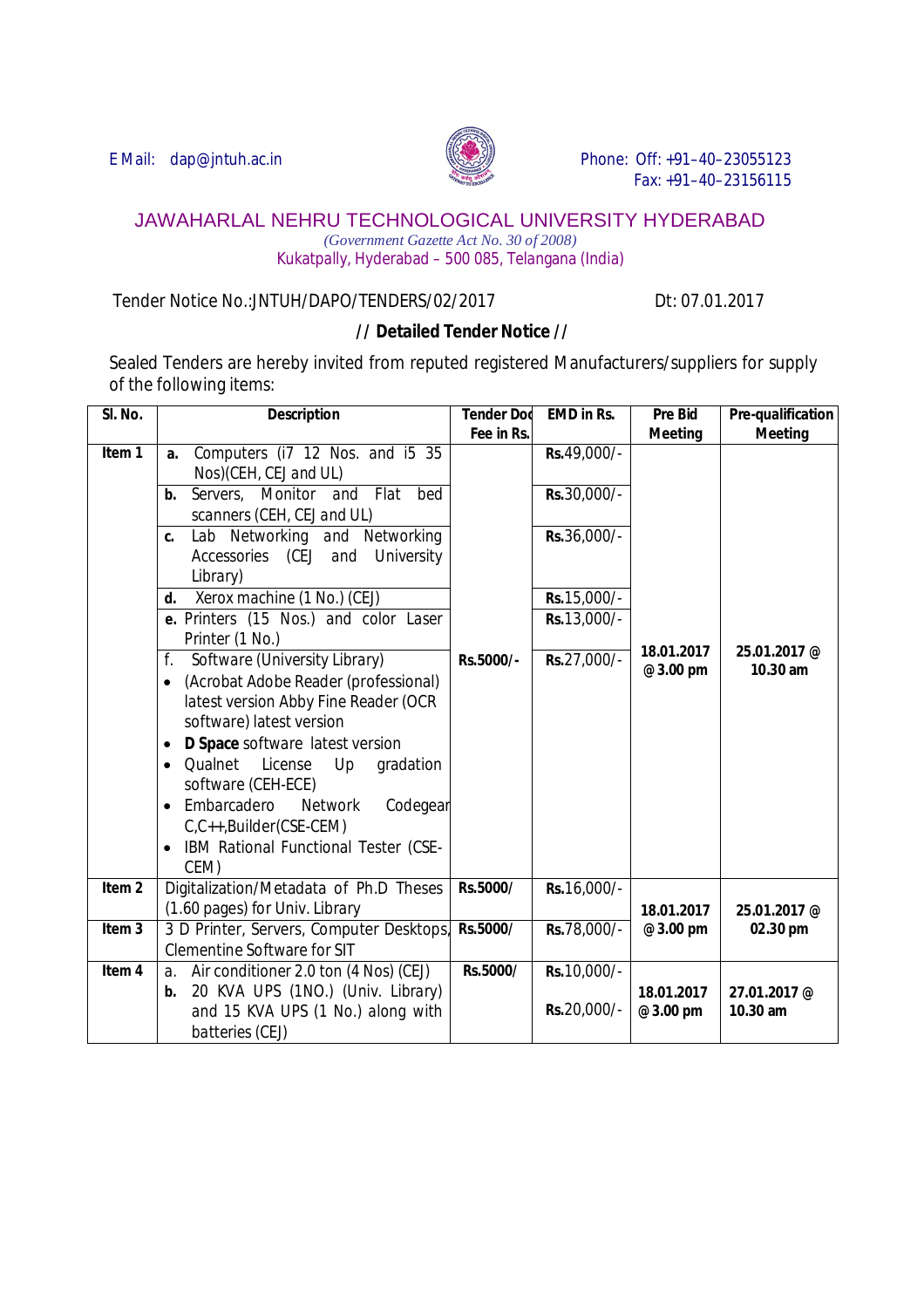| Item $\overline{5}$ | Partial Discharge Measuring System<br>a.          | Rs.5000/ | Rs.60,000/-  |            |              |
|---------------------|---------------------------------------------------|----------|--------------|------------|--------------|
|                     | (CEH-EEE)                                         |          | (a)          |            |              |
|                     | b. Electrical machines II lab OC, SC Test         |          |              |            |              |
|                     | (CEM-EEE)                                         |          | Rs.33,000/-  |            |              |
|                     | DC machines lab equipment (CEM-<br>C.             |          | (b&c)        |            |              |
|                     | EEE)                                              |          |              |            |              |
| Item 6              | Digital<br>System<br>Design<br>Lab<br>а.          | Rs.5000/ | Rs. 10,000/- |            |              |
|                     | equipment (CEH-ECE)                               |          |              |            |              |
|                     | <b>b.</b> Embedded System lab equipment           |          |              | 18.01.2017 | 27.01.2017 @ |
|                     | (CEH-ECE)                                         |          | Rs. 10,000/- | @3.00 pm   | $10.30$ am   |
| Item <sub>7</sub>   | <b>EPABX</b> system                               | Rs.5000/ | Rs.15,000/-  |            |              |
| Item <sub>8</sub>   | <b>Ultra Sonicator and etc</b><br>$\partial$ .    | Rs.5000/ | Rs. 10,000/- | 18.01.2017 | 27.01.2017 @ |
|                     | <b>Digital Balance</b><br>b.                      |          |              | @3.00 pm   | 10.30 am     |
|                     | Vacuum pump<br>C.                                 |          |              |            |              |
|                     | Solvents and Chemicals<br>d.                      |          |              |            |              |
|                     | (CEH-Chemistry)                                   |          |              |            |              |
| Item 9              | Furniture for CEJ                                 | Rs.5000/ | Rs.53,000/-  | 18.01.2017 |              |
|                     | a. Computer cubicle                               |          |              | @3.00 pm   |              |
|                     | b. Computer chairs (30 Nos. CEJ                   |          |              |            |              |
|                     | and 5 nos. Univ. Library)<br>Tables (single desk) |          |              |            |              |
|                     | C.<br>S type chairs<br>d.                         |          |              |            |              |
|                     | Almirah<br>е.                                     |          |              |            |              |
|                     | f.<br>Cots                                        |          |              |            | 27.01.2017 @ |
|                     | Student chairs<br>g.                              |          |              |            | 02.30 pm     |
|                     | h. Racks                                          |          |              |            |              |
| Item 10             | Test Ring with smoke meter and<br>a.              | Rs.5000/ | Rs.27,000/-  | 18.01.2017 |              |
|                     | Wear Tester (CEH-ME)                              |          |              | @3.00 pm   |              |
|                     | Thermal Engg Lab (CEM-ME)<br>b.                   |          | Rs.15,000/-  |            |              |
|                     | Machines Tool lab (CEM-ME)<br>C.                  |          |              |            |              |
|                     |                                                   |          | Rs.54,000/-  |            |              |
| $Item11$            | Digital Ultrasonic Fla Detector<br>a.             | Rs.5000/ | Rs.18,000/-  | 18.01.2017 |              |
|                     | Mini rolling Mill (CEH-Metallurgy)<br>b.          |          |              | @3.00 pm   |              |
| Item <sub>12</sub>  | Environmental Engineering Lab and<br>a.           | Rs.5000/ | Rs.45,000/-  | 18.01.2017 |              |
|                     | Surveying Lab (CEM-CE)                            |          |              | @3.00 pm   | 28.01.2017 @ |
|                     | Hydraulic Machinery lab (CEH-CE)<br>b.            |          | Rs.45,000/-  |            | 02.30 pm     |
|                     | Transportation Engg Lab (CEH-CE)<br>C.            |          | Rs.10,000/-  |            |              |
| Item 13             | Solar Street lights                               | Rs.5000/ | Rs.30,000/-  | 18.01.2017 |              |
|                     |                                                   |          |              | @3.00 pm   |              |

Interested bidders can collect the Tender document for each item separately from the office of the Director, Academics & Planning, JNTUH from **10.01.2017 from 11.00 AM to 04.30 PM** against payment of **Rs. 5,000/-** (Rupees five thousand only) for each item towards the cost of Tender document fee (non-refundable and cannot be exempted in any condition) through Demand Draft from any nationalized bank, payable to REGISTRAR, JNTUH at Hyderabad. The tender form is non-transferable and should be purchased in the exclusive name of the party